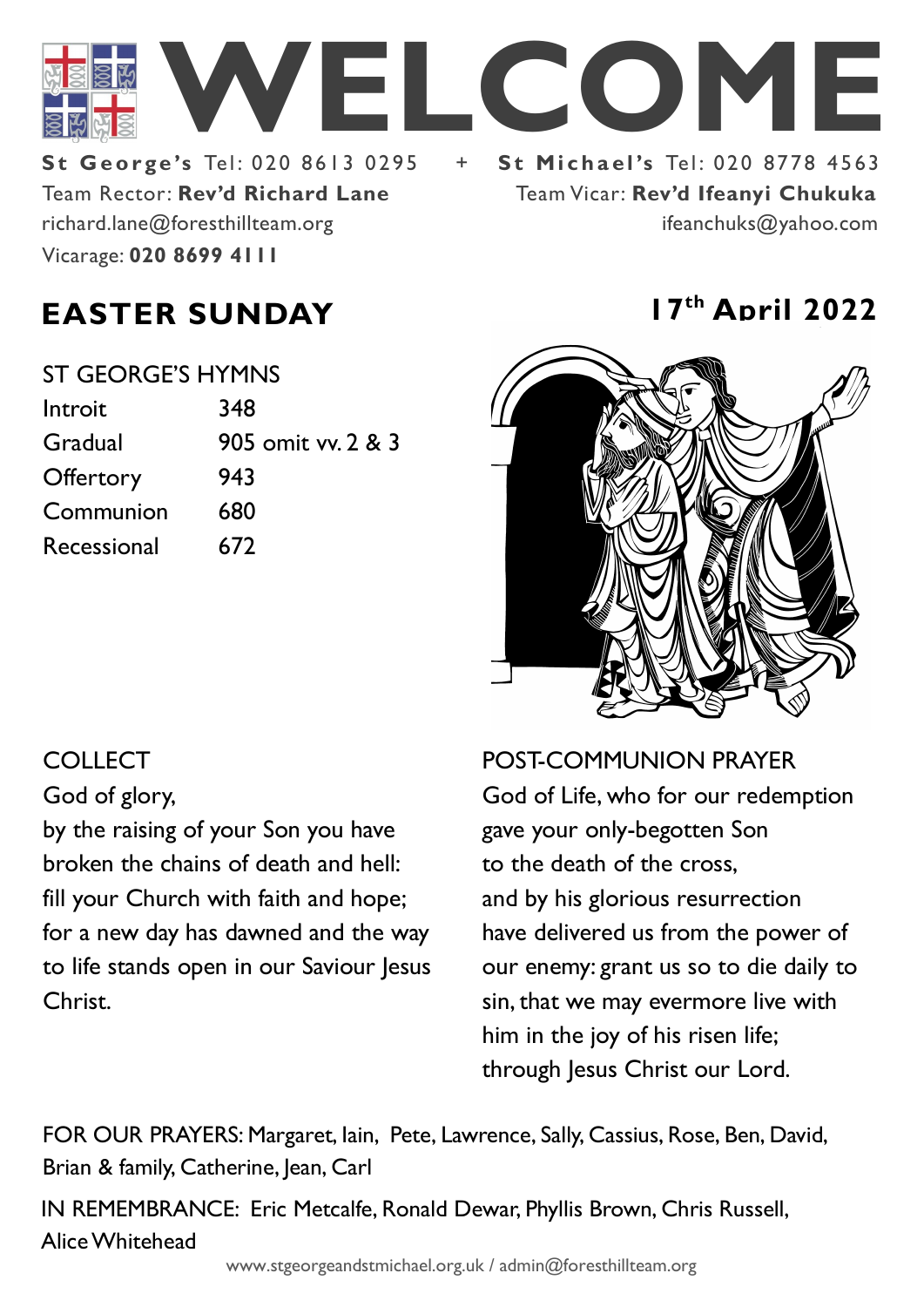## PRAYER FOR UKRAINE

Each Tuesday there will be an opportunity for prayer in church between 9.00am and 12noon.

೧೪೧

# PATRONAL FESTIVAL

We celebrate St George's Day this year on **24 April**. After our special 10:00 service, there will feasting and jollity! You are invited to bring apple pies for pudding to follow the planned barbecue lunch. Children are invited to help make our dragon: if you'd like to help, please have a word with Sara Sanbrook-Davies.

### ೧೪೧

## BLUEBELL WALK

On 1 May 2022, Susie and Mo will be doing the Bluebell Walk to raise funds for St Christopher's Hospice. Please support them if you can!

#### $@{\mathbf{X}}\,9$

JUBILEE PARTY We will be holding a Jubilee Party (hopefully outdoors) on **Saturday 4th June 2022** starting at 14.30. PLEASE SAVE THE DATE.

#### ೧೪೧

PARISH OFFICE CLOSED The administrator will be on leave from Good Friday to Friday 22 April and on Tuesday 26 April.

# **EVENTS THIS WEEK**

*ALL WEEK* Parish Office closed

# *Tuesday 19 April* **Church: 09:00-12:00 - Prayer for Ukraine**

Church: 09:30- Morning prayer Church: 10:30 - Eucharist Studio: 18:20-19:35 -Yoga class

*Thursday 21 April* Chapel 18:30 - Eucharist service

*Friday 22 April* Church:19:00-21:00 New Life

S*aturday 23 April* Church: 09:30 - Morning Prayer Studio: 11:00-12:00 -Yoga class

*Sunday 24 April* **Church: 10:00—Patronal Festival** Studio: 14:00 - 17:00 - Outside group

# **UPCOMING EVENTS**

*Thursday 28 April* Church: 20:00 - **APCM**

*Saturday 4 June* Hall & outside: 14:30 - **Jubilee party**

*4 - 6 November* **Walsingham**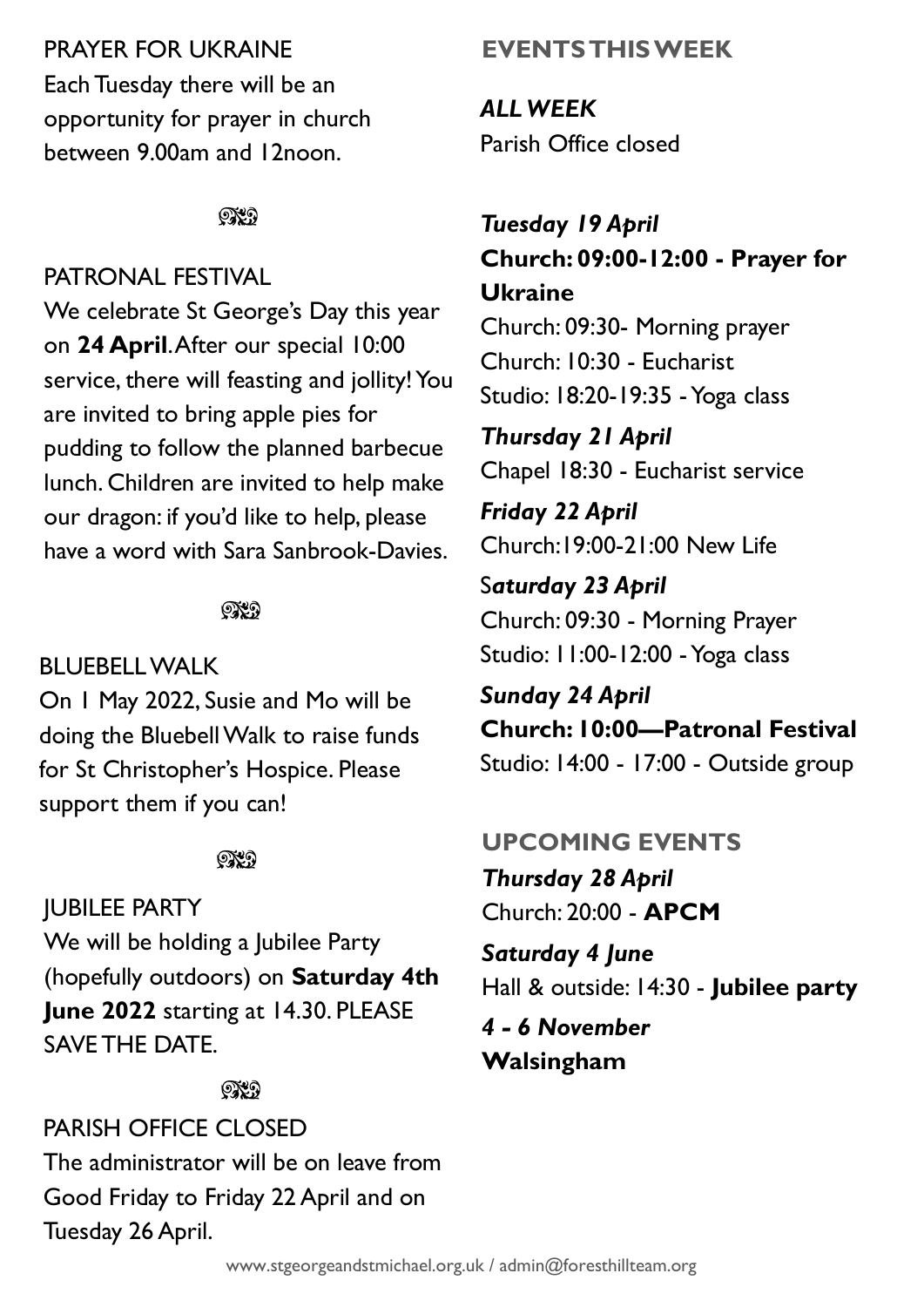#### NT: Acts 10: 34—43

<sup>34</sup> Then Peter replied, "I see very clearly that God shows no favouritism.<sup>35</sup> In every nation he accepts those who fear him and do what is right.<sup>36</sup> This is the message of Good News for the people of Israel—that there is peace with God through Jesus Christ, who is Lord of all.<sup>37</sup> You know what happened throughout Judea, beginning in Galilee, after John began preaching his message of baptism. <sup>38</sup> And you know that God anointed Jesus of Nazareth with the Holy Spirit and with power. Then Jesus went around doing good and healing all who were oppressed by the devil, for God was with him.

<sup>39</sup> "And we apostles are witnesses of all he did throughout Judea and in Jerusalem. They put him to death by hanging him on a cross, <sup>40</sup> but God raised him to life on the third day. Then God allowed him to appear, <sup>41</sup> not to the general public, but to us whom God had chosen in advance to be his witnesses. We were those who ate and drank with him after he rose from the dead. <sup>42</sup>And he ordered us to preach everywhere and to testify that lesus is the one appointed by God to be the judge of all—the living and the dead. <sup>43</sup> He is the one all the prophets testified about, saying that everyone who believes in him will have their sins forgiven through his name."

#### GOSPEL: John 20: 1 - 18

Early on the first day of the week, while it was still dark, Mary Magdalene came to the tomb and saw that the stone had been removed from the tomb.<sup>2</sup> So she ran and went to Simon Peter and the other disciple, the one whom Jesus loved, and said to them, 'They have taken the Lord out of the tomb, and we do not know where they have laid him.<sup>3</sup> Then Peter and the other disciple set out and went towards the tomb. <sup>4</sup> The two were running together, but the other disciple outran Peter and reached the tomb first.<sup>5</sup> He bent down to look in and saw the linen wrappings lying there, but he did not go in.<sup>6</sup> Then Simon Peter came, following him, and went into the tomb. He saw the linen wrappings lying there,  $^7$  and the cloth that had been on Jesus' head, not lying with the linen wrappings but rolled up in a place by itself.  $8$  Then the other disciple, who reached the tomb first, also went in, and he saw and believed;<sup>9</sup> for as yet they did not understand the scripture, that he must rise from the dead.  $10$  Then the disciples returned to their homes.

<sup>11</sup> But Mary stood weeping outside the tomb. As she wept, she bent over to look into the tomb; <sup>12</sup> and she saw two angels in white, sitting where the body of Jesus had been lying, one at the head and the other at the feet.<sup>13</sup> They said to